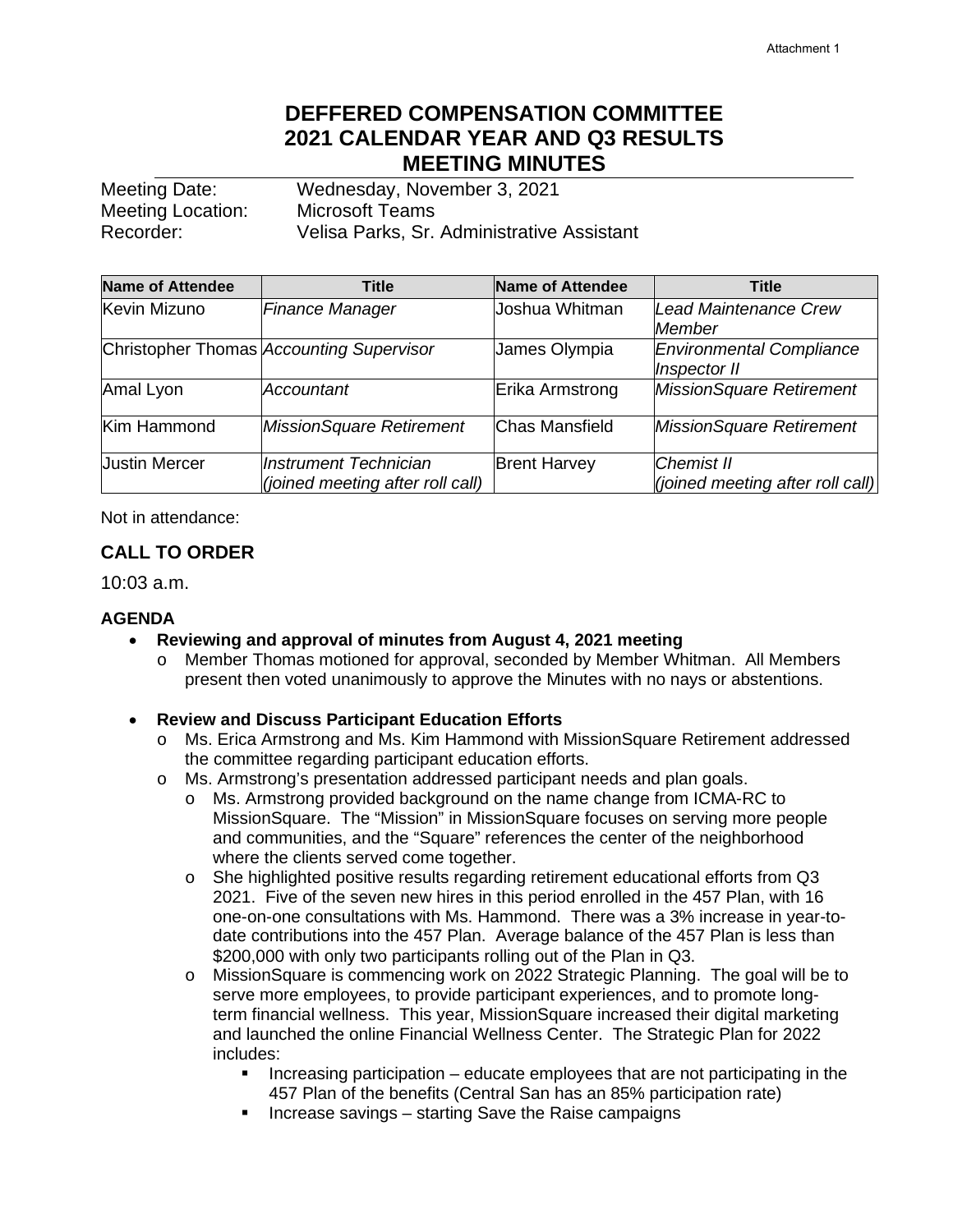- Improve/retain retention outreach to retirees on benefits of staying with the plan, work with Central San during the exit process
- Asset Allocation educate participants on diversification based on allocations (approximately 25% of participants have their funds concentrated in only one asset class)
- Promote plan changes meetings to let employees know about changes, leverage fund/ fee changes to educate and re-engage participants
- Mr. Mizuno mentioned that PEPRA members (members that have been hired after January 1, 2013) should be another targeted group for MIssionSquare to focus their outreach on. Many PEPRA members are not aware of the benefit differences between PEPRA and Legacy members.
- o The results of the Retirement Plan Specialists (RPS) survey are positive. Those that participated in the RPS survey gave an excellent service rating on knowledge, professionalism, responsiveness, helpfulness, and overall impression. Regarding in-person or online meetings, the survey found that of those that participated are split.
- o The results of the Certified Financial Planner (CFP) survey are positive. Those that participated in the CFP survey say that the overall experience met or exceeded expectations.
- o Ms. Hammond discussed outreach to participants. In California, there have been two webinars per month. There have also been monthly webinars targeting end of year contributions and withdrawals. Will also set up webinar for the end of year catch-up contributions. Would also like to focus on auto-increase each year once the online contribution change is available for participants.

## • **Review and Discussion of Plan Performance – Quarter Ending 9/30/21**

- o Mr. Mansfield updated the committee on plan performance for the quarter.
	- o Reviewed the active MissionSquare and MSQ funds.
		- MSQ Funds 18 funds that pass investments directly through to a single underlying mutual fund.
		- MissionSquare Funds 15 funds that combines subadvisors withing the same style box
		- MissionSquare Model Portfolio four funds that are a combination of funds from different asset classes and style boxes. Each fund tries to maintain a consistent risk objective over time.
		- MissionSquare Retirement Target Funds 11 funds that are target-date funds, which are like the Model Portfolio funds except they reduce target equity exposure as the participant is approaching their retirement year.
	- o There is \$166M total in all funds. Individual Strategies make up the majority of the combined total at 64%. The PLUS and Asset Allocations are 21% and 14% respectively.
	- o Overall performance, very good. There are only a few funds that were underperforming. MissionSquare removed three funds and replaced with other funds. Invesco Diversified Dividend was replaced with BlackRock Equity Dividend, Nuveen Real Estate Securities was replaced with Cohen & Steers Realty Shares, and LSV Small Cap Value was replaced with JP Morgan Small Cap Value. 75% of funds performing at or above median.
	- o Performance Extremes for 2021year-to-date were discussed. The strong performers were MS Select Value R9 and MS Equity Income R9. The weak performers were MS Small Cap Discovery R9 and MS Growth & Income R9.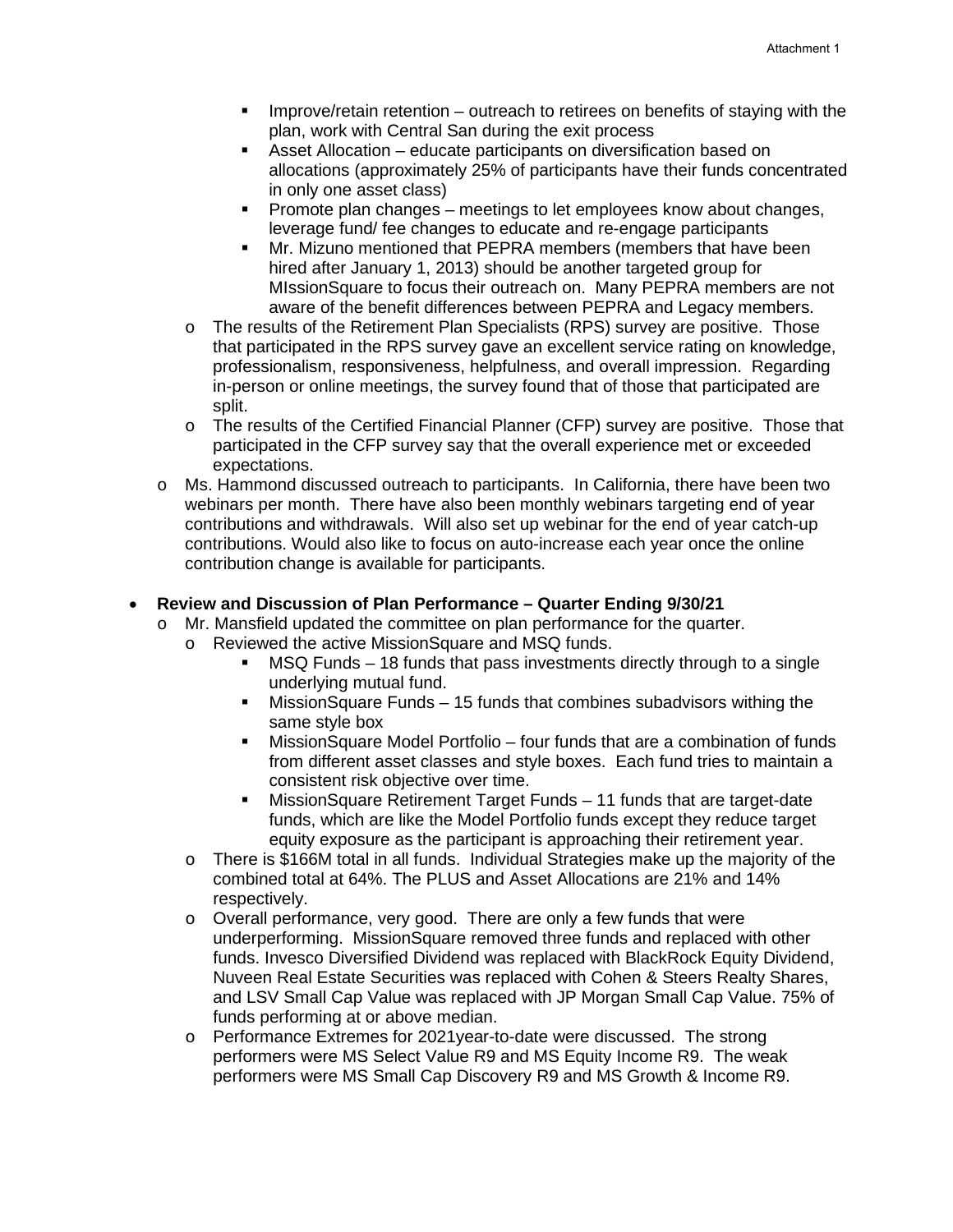- o Mr. Mizuno asked about the impact of inflation on the Plan given the recent publication of historically high social security growth rates. Mr. Mansfield informed the committee that is inevitable that we will have inflation. There is a faster rise in rates per Federal Reserve. It will not transitory of its own vallation, meaning that the Federal Reserve thought there would be a different story with inflation going up as the demand went up. The Federal Reserve plans to raise short-term rates, in order to reduce inflation and deciding whether or not to discontinue buying bonds (i.e. tapering) which will increase interest rates. Should expect a high level of government spending given the shortage of labor (labor has more power today) with wage inflation driving prices. Mr. Mansfield also discussed how difficulty with supply chain issues is likely driving inflation up. It's ultimately expected the economy will settle between an 7-8% inflation rate before coming down and that it is not expected to return to 3-4% until the pandemic and supply chain issues resolved. In Mr. Mansfield's opinion, from an economic perspective, this is the wrong time to be stimulative. Focus should be on having some sense of normalcy, then focus on policy.
- $\circ$  Mr. Olympia asked if committee members whether they should notify participants of the current interest rate environment. Mr. Mansfield suggested to inform participants that the economy is an ever-changing market and should review with Ms. Hammond or a CFP.

### • **Review and Discussion of Loans and Emergency Withdrawal Requests**

 $\circ$  Mr. Mizuno has not received any emergency withdrawal requests during the 3<sup>rd</sup> quarter. There are currently 51 loans outstanding, seven deemed distributions, totaling just over \$1.06M. 88% are conventional, 3.3% are CARES act, and 8.6% are residential. At a future meeting, Mr. Mizuno expressed interesting in reviewing a trendline of the loan requests and payments to see the impact of the pandemic more clearly, if any. Ms. Armstrong would be able to provide a report for the committee.

#### • **Review and Discussion of Legislative and Plan Updates**

- o Ms. Armstrong updated the committee on legislative and plan updates.
	- o Awaiting 2022 IRS plan limits. There is a lot of speculation of what the limits will be but they will wait to release information until the announcement is made. There will HSA and FSA limits first, and the Social Security wage increase, then contribution limits.
	- o Secure Act 2.0 passed the House of Representatives Ways and Means committee in May 2021 with bi-partisan support. However, likely not to pass in 2021 given other legislative priorities. Could be in early 2022. Would have had additional catch-up contributions, RMD age increase to 75. Elimination of prior month rule for 457 plans.
- **Review Responses to RFI for Fiduciary Services and Provide Direction to Staff**
	- o Before leaving the meeting, Mr. Mansfield provided feedback to the committee on each of the 5 fiduciary services consultants that bid on Central San's RFI most of which he has worked with previously. He emphasized that the Committee is not required to choose lowest costs. If lowest cost is not chosen, make sure to document value of added costs.
	- o Ms. Armstrong added that Mr. Mansfield would be the contact for Mesirow.
	- o Mr. Olympia asked if Mesirow had any data to showing how their service improved performance of a fund lineup. Mr. Mansfield replied that Mesirow may have that information, but that is not the service they are offering. The objective to have an oversight responsibility. The goal for any fiduciary services, whether it's 3(21) or 3(38)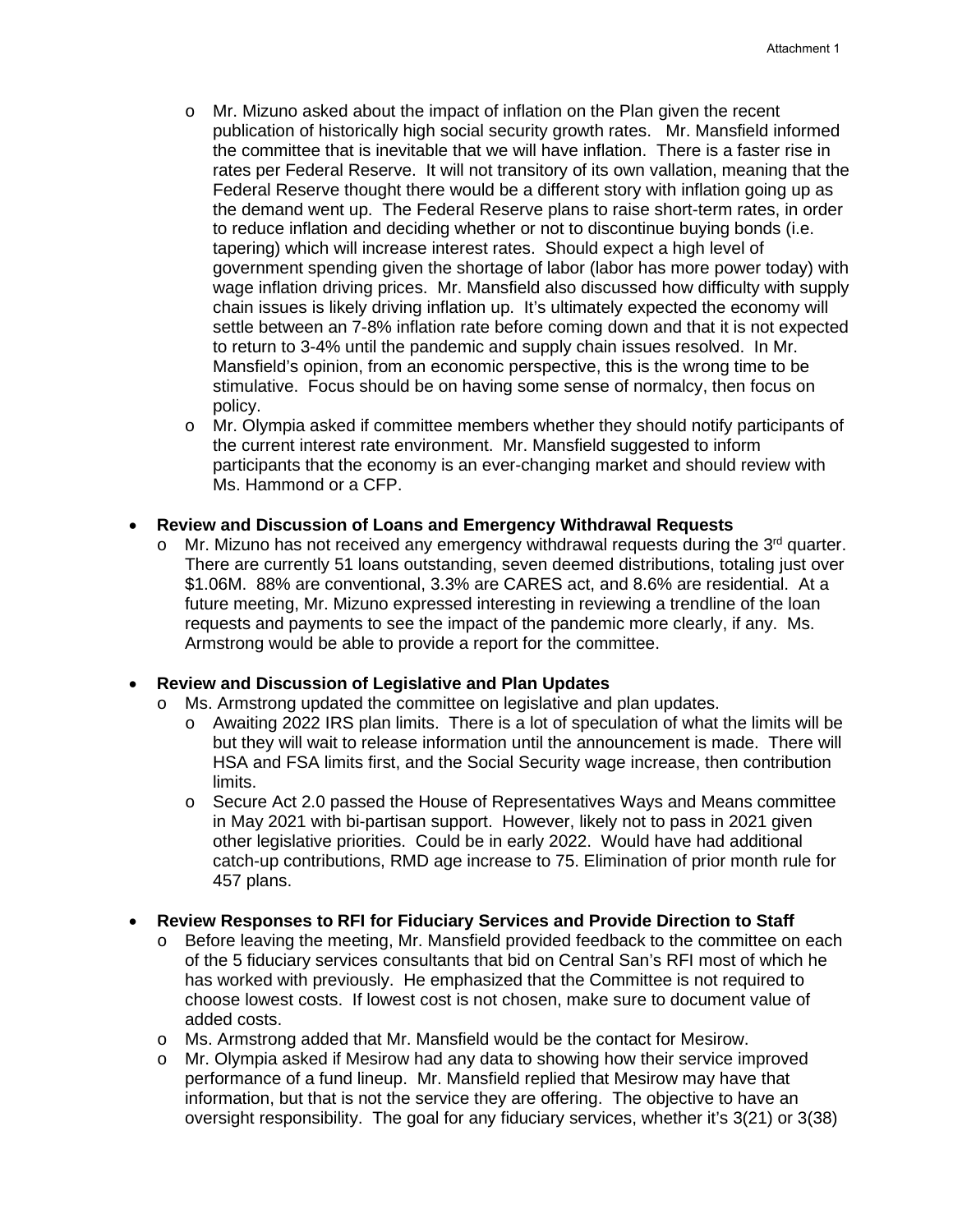service, should be to stay focused on the fundamentals. Mr. Olympia also asked if the committee decides to go with 3(38) service, how long would the contract be and if the committee could return to status quo after a certain time period. Ms. Armstrong replied that if there are no term agreements, then yes you can return to status quo. Mr. Mansfield also explained that with a 3(38) service, the committee would not have any input in plan lineup. Mr. Olympia asked if the committee choses a 3(21) service, what the liability would be. Mr. Mansfield explained that committee members have a liability no matter what service is chosen. A fiduciary can mitigate, but not eliminate liability. Mr. Mizuno advised the committee that there is fiduciary insurance coverage for members. Mr. Olympia also asked about the 3(38) discrepancy on Mesirow costs presented in February 2021 versus what was presented during today's meeting earlier. Mr. Mansfield clarified that the information presented in February addresses the 3(21). Mr. Mizuno clarified with Mr. Mansfield and Ms. Armstrong that the number for Mesirow shown in the meeting was a net incremental cost for 3(21). The 3(38) is not the same.

o The committee discussed the options regarding the fiduciary services consultant.

- o Mr. Mizuno asked if anyone had any comments regarding the consultants that submitted an RFP. Mr. Olympia said that he was interested in Mesirow and NFP because of their large client base and revenue funding. Mr. Olympia asked which would be preferred, the 3(21) or 3(38). He reminded the committee that the 3(21) would be more advisory and the committee would still need to do the research and make the decision on the fund lineup. With the 3(38), the consultant would make the decisions for the committee. Mr. Mercer replied that with the 3(21), that in most cases, the committee would go along with the suggested changes from the consultant. It would have to go vote with the committee as co-fiduciaries. He also mentioned that if the committee goes against suggested changes, that it removes the consultant from the process of being a fiduciary. Mr. Olympia also mentioned that the consultant would be doing the vetting of the funds, unlike MissionSquare, so there's no benchmark. Mr. Mercer mentioned that there may be pushback from participants if the committee decides not to go with Mesirow. Another consultant may make suggestions on changes to funds, and that would need to be explained to participants.
- o Mr. Olympia asked about the fees. Mr. Mizuno calculated the fees and for Mesirow 3(31) would be approximately \$27,000, and for 3(38), it was approximately \$83,000. Mr. Mizuno mentioned that Mesirow would seem like the best value with least change from status quo but pointed out a possible perception of a less than arm's length relationship between MissionSquare, the TPA, and Mesirow, the potential fiduciary. Although they are two separate entities, they do work very close together thus there could potentially be a familiarly bias. It was also discussed that Mr. Mansfield mentioned Mesirow does not have a large book in California. The second lowest fees for 3(21) would be from NFP. Some of their clients are reputable similar agencies that Central San is familiar with. Mr. Mercer reminded the committee that if Mesirow is chosen, that there would not be a representative from Mesirow. Rather, Mr. Mansfield would be the representative. Selecting NFP, there would be a consultant and may get a different perspective.
- o Mr. Mizuno mentioned that the guidelines with selecting a consultant would be different since District funds are not being used pay for services. He would just need direction from the committee to move forward. Asking if there were any other questions from the committee, Mr. Thomas asked if there would be additional funds to chose from if the committee decides to go with Mesirow. Mr. Mizuno replied that Mesirow will look at the fund performance and compare it to the administrative fees then benchmark that to others in their study to see if the funds are where they